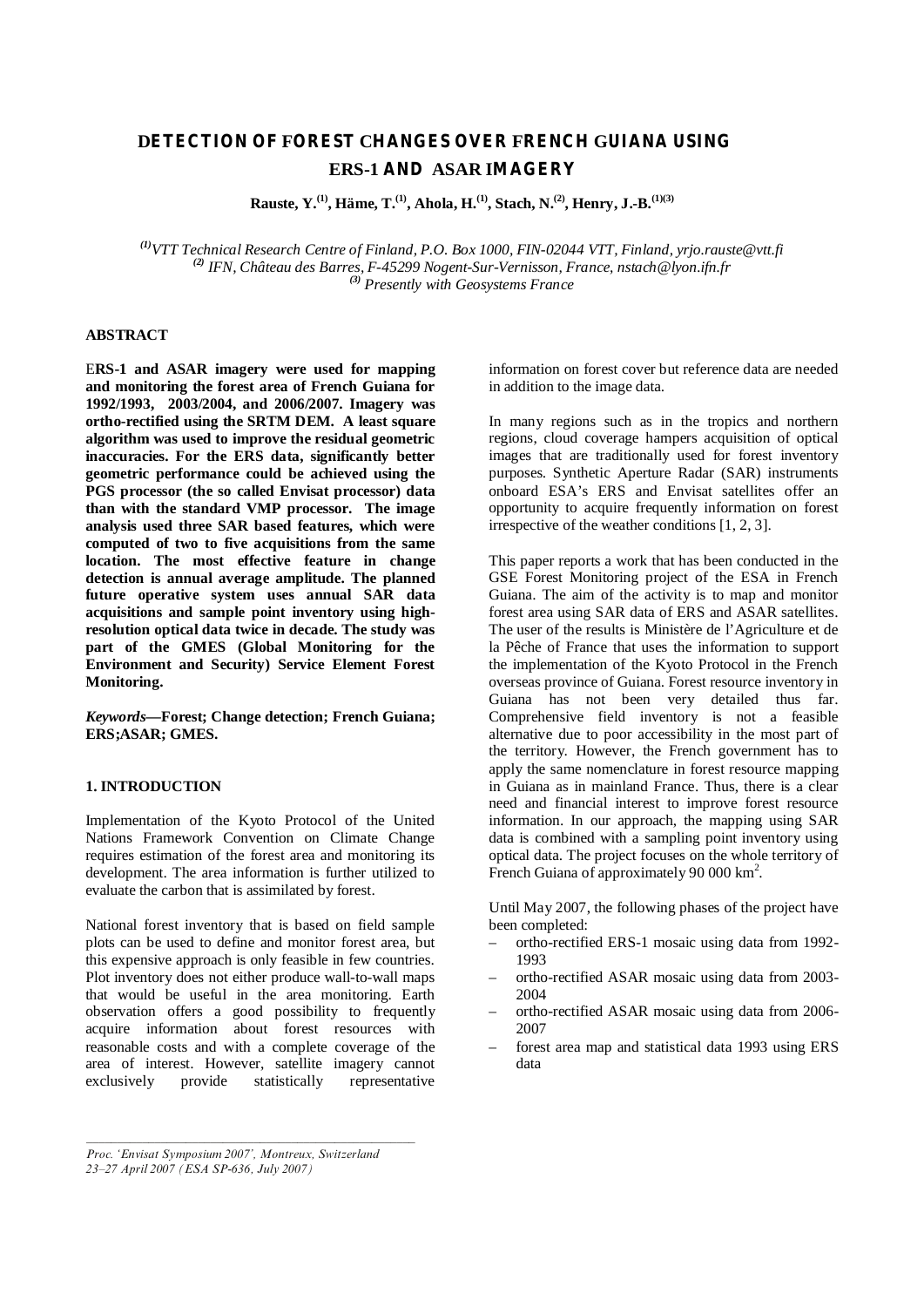- forest area map and statistical data 2004 using ERS data
- forest area change map 1993-2004 and statistical data using ERS and ASAR data
- preliminary forest area change map 2004 2007 using ASAR data
- forest area estimation applying statistical stratified point sample and visual interpretation to Geocover data of Landsat 5 for 1990
- forest area estimation applying statistical stratified point sample and visual interpretation to Geocover data of Landsat 7 for 2000
- forest area change statistics using the point sample data 1990-2000
- SAR based forest maps were validated using the independent point sample data not utilized in the training of SAR image analysis

The approach in SAR image analysis is based on collection of several acquisitions form the same location during a year. Several observations make it possible to reduce effects of changes of weather such as rain showers. They also can be used to reduce the speckle noise because images are filtered using the temporal dimension. On the other hand, the variability of backscatter within the yearly time-series can be utilized as an important source of information. Five images from the same location were attempted but this did not succeed at all locations with ERS data.

The (repeat pass) interferometry has not been considered feasible in the tropical forest using C-band SAR and has thus not been applied in the mapping.

The project has been earlier reported in [4, 5].

## **2. MATERIALS**

## **2.1. SAR imagery**

For the 1992-1993 image mosaic, 60 ERS-1 images were reprocessed at ESA in 2006, using PGS ASAR processor (v. 4.02), and delivered in E1 ASAR format. This particular processing was chosen because of ERS geolocation information appeared to be truncated when processed with ERS VMP processor and provided in the CEOS format. Four to five images of the same location were attempted within one year in order to enable the use of method based on the seasonal change of the backscattering characteristics of ground cover types [6].

For the 2003-2004 ASAR mosaic, 107 images were purchased. For the 2006-2007 mosaic, the number of images was 122. ASAR data were VV polarization images of swath IS4 (incidence angle 33 degrees). Thus, the polarization was the same as with the ERS but the incidence angle was shallower (23 degrees with ERS). A higher incidence angle for ASAR was chosen to maximize the difference between forest and open areas. Thirty three (33) degrees was the highest angle that still enabled a complete overlap between orbits.

## **2.2. Optical data**

The Landsat image mosaics were purchased from Geocover (<http://www.geocover.com/>). The first mosaic was for 1990 and it was done using Landsat 5 imagery (acquisition 1986-1997). The second mosaic was made using pan-sharpened Landsat ETM+ data (acquisition 1999-2003). In addition, for the 1990 mosaic two Landsat 5 images from 1992 were separately purchased and added to the mosaic.

During 2006, a coverage of Spot 5 data has been collected over the whole territory of Guiana, thanks to the new Spot/Envisat receiving station installed in French Guyana in 2006 in the framework of the SEAS Program. These data will be used to define forest area with a very dense sample and to evaluate the performance of SAR based classifications.

#### **2.3. Digital Elevation Model**

The final version of the SRTM (Shuttle Radar Topographic Mission) was downloaded from the seamless distribution site. [\(http://seamless.usgs.gov/Website/Seamless/\)](http://seamless.usgs.gov/Website/Seamless/). Still in some places data were missing, with zero as elevation value. The DEM also had pixels with negative elevations. The anomalies had to be reduced because orthorectification needs elevation for all pixels in the area of interest. The area where zero is a valid elevation value (sea and lower reaches of major rivers) was delineated manually, and a mask was made for these areas. Then a version of the DEM was made where 0-pixels were mapped to value one (giving sea an elevation of 1 m, which does not produce major errors for the orthorectification) and negative pixels were set to zero. Outside the coastal area all pixels with zero or negative elevation were filled by linear interpolation from the neighbouring pixels.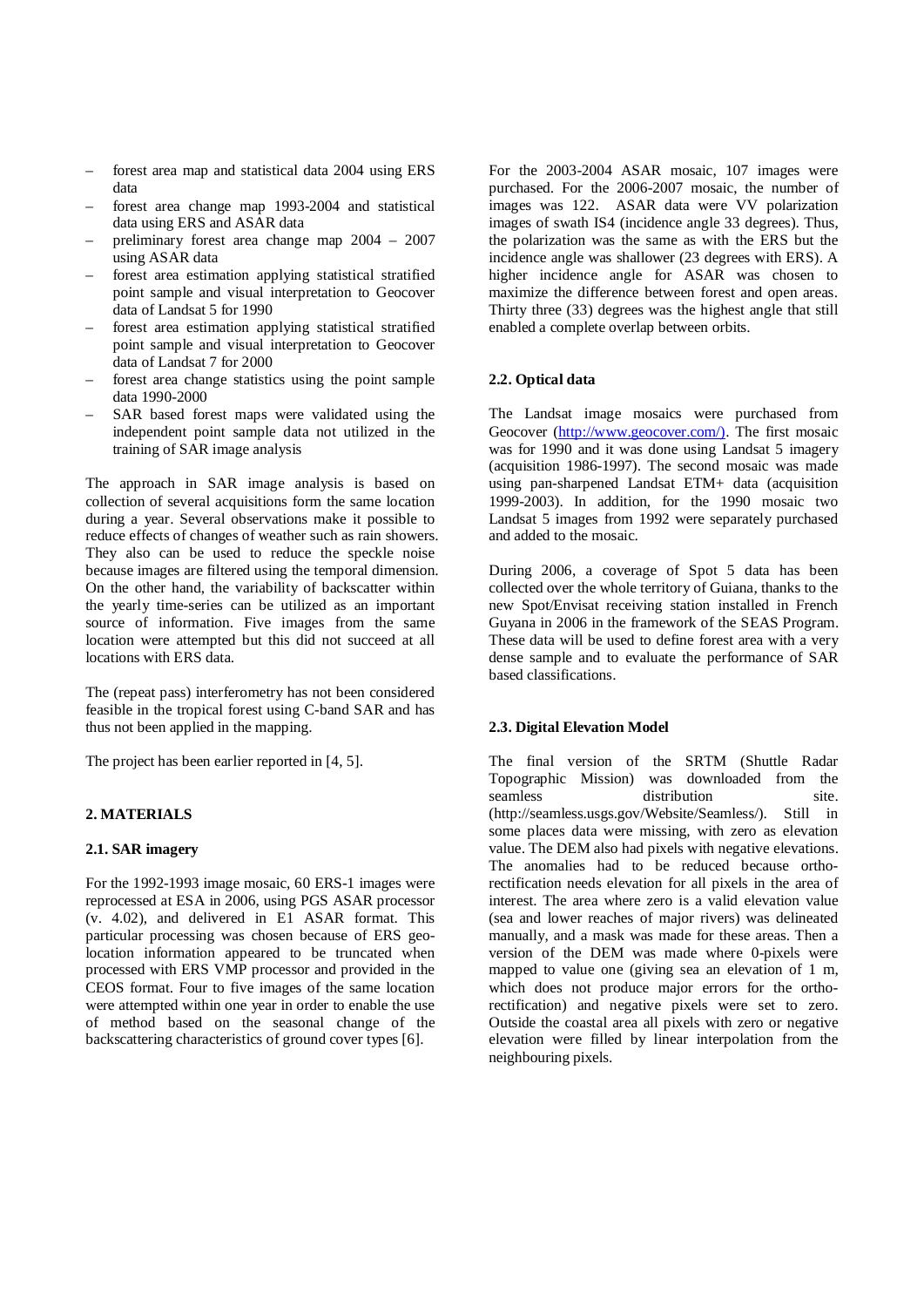## **3. METHODOLOGY**

#### **3.1. Importing and averaging**



*Figure 1. Extract of the ASAR mosaic from 2006-2007. The capital city Cayenne can be seen close to the lower right corner. The orange circle refers to Fig 3. Red: temporal variability, Green: Average amplitude, Blue: Average texture Area size approximately 115 x 90 km<sup>2</sup> .*

Images were first filtered using a 4x4 pixel block averaging and then calibrated to  $\sigma^{\circ}$ . This resulted in the pixel size of 50 m by 50 m. Average texture, average amplitude, and temporal variability were computed over each image stack of overlapping images from the same location. Ortho-rectification was performed using the updated version of SRTM DEM.

Topographic effects on image radiometry were corrected in connection with ortho-rectification:

 $r_c = \sqrt{\tan(\theta_r)}\tan(\theta_n)$ <sup>\*</sup> $(r_o - N) + N$ 

where  $r_c$  = corrected amplitude,  $r_o$  = original amplitude,  $\theta_r$ = incidence angle in range direction,  $\theta_n$  = nominal incidence angle, and  $N = noise$ -equivalent  $\sigma^{\circ}$  of the SAR system.

The texture feature was computed scene by scene as the standard deviation of backscatter amplitude (within the 4 by 4 window) divided by average amplitude. Average texture and average amplitude were computed over all individual texture and amplitude observations in the time-series of scenes. Temporal variability was computed as the standard deviation of the logarithms of amplitude observations.

#### **3.2. Ground control and tie point generation**

The PGS-processed ERS-1 data seemed to have good within-image geometry but the absolute location of images was unsatisfactory. The geometric performance of the ERS images was clearly poorer than that of the ASAR imagery from the same processor. To ensure the best image co-registration within each stack and between stacks, methods that had been developed in the GRFM (Global Rain Forest Mapping) and GBFM (Global Boreal Forest Mapping) projects were used to generate tie points between images [7, 8]. Tie points were generated by a semi-automatic method that utilizes image correlation. Least squares block adjustment was used in the so-called TaigaMosaic algorithm to minimize residuals [9]. Residual Mean Square Error (RMSE) in tie points were 14.9 m in northing and 17.7 m in easting with some outliers up to 100 meters with ERS data. For ASAR 2006-2007, the RMSE in tie points were 14.1 in northing and 13.6 m in easting. The corresponding values for GCPs (relative to the used DEM) were 23.2 m and 33.1 m. Finally, country-wide SAR image mosaics of the three features were compiled (Fig. 1). The coordinate system was WGS-84 projected onto the UTM zone 22 grid, which is widely used in Franch Guina.

## **4. RESULTS**

#### **4.1. Geometric quality improvement**

Data reprocessing at ESA with the PGS processor (implemented for ENVISAT ASAR instrument) improved the geometric quality of the ERS mosaic significantly. Because orbit data are included with a higher accuracy, image co-registration within stacks and ortho-rectification efficiency (including radiometric corrections) were both improved, especially by the use of GBFM optimization strategy. The improvement was crucial for the further image analysis because already slight displacements between images greatly decreased the intensity difference between forest and open areas.

The problem with the geographic registration of ERS-1 images processed with the "old" ERS VMP processor was caused by a truncation in the number of decimals of the provided geo-coordinates. PGS-reprocessed images, with the additional least-square optimization, showed better quality after ortho-rectification and radiometric calibration.

Even though no independent control points were used to estimate the geo-location accuracy of the mosaics, it can be expected that in most of the mosaic area the geo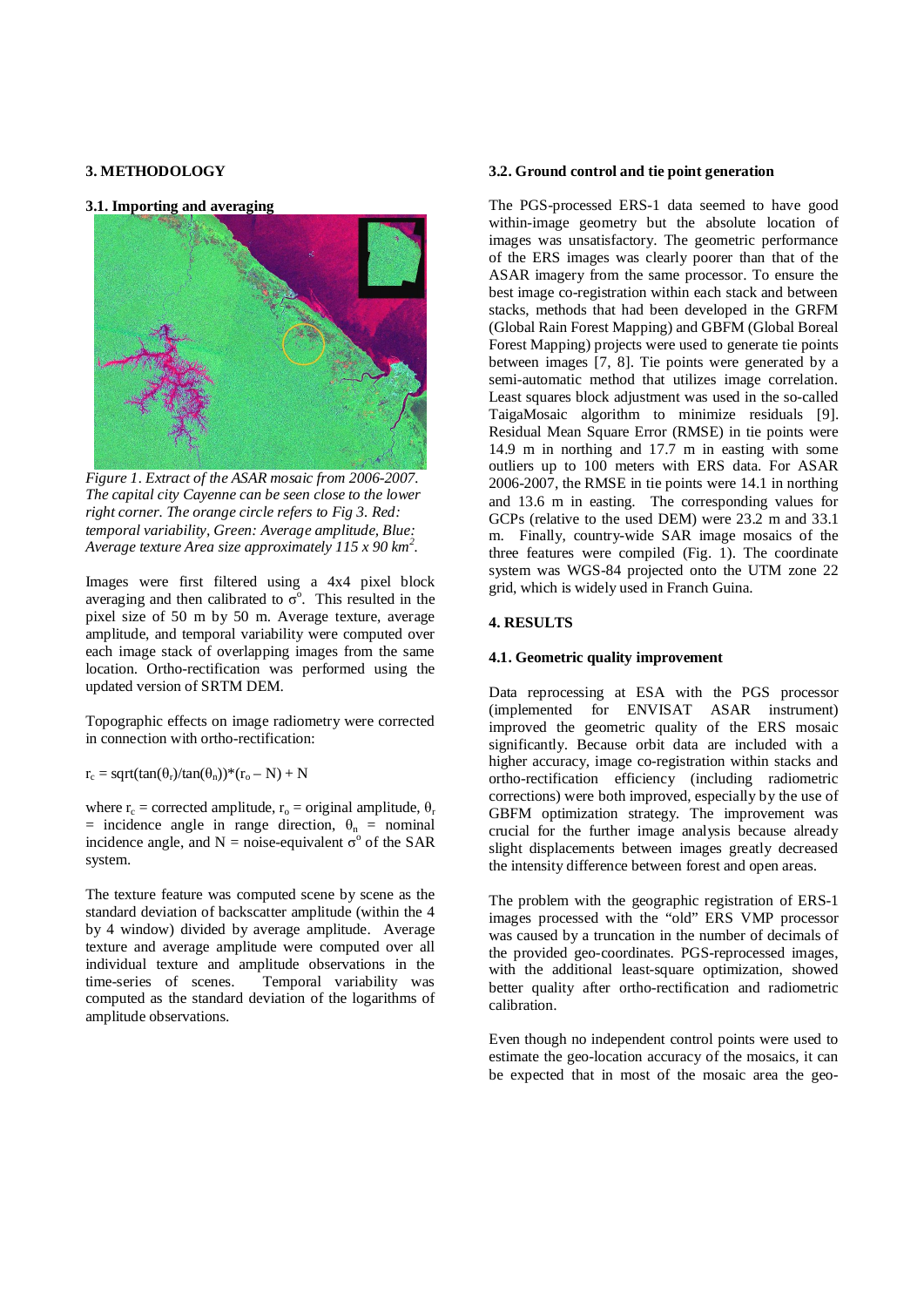location error is within 81 m, relative to the DEM used as the source of GCPs.

## **4.2. Change detection quality improvement**

A visual examination of the ERS SAR features already showed the improvements due to the reprocessing using the PGS processor. The change classification between 1993-2004 confirmed the result of the visual inspection. The classification was done using the AutoChange method [10] to the three SAR features (Fig. 2). The change was extracted by merging the SAR feature data from two different mosaics directly instead of extracting the change by comparing two individual classifications. The post-classification approach was presented in the previous Envisat symposium and resulted in overestimation of the change. It used a previous ERS mosaic using data from the VMP processor. The overestimation was also observed when change classification was validated with sample points from 1990 and 2000 Landsat mosaics [4].



*Figure 2. Autochange result of change classification 1993-2004. Input ERS data processed with the PGS (Envisat) processor. Red: from forest to non-forest, Dark green: forest in both years, Light green: from non-forest to forest, Yellow: non-forest in both years, Light blue: from forest (or mangrove) to water. Scattered yellow dots are due to the residual intensity variation, which is caused by inaccuracies of the DEM in the topographic normalization*

The changes 1993-2004 in the forest cover were small, the largest change being construction of the water reservoir in late 1990's. In the change map, the reservoir area was 0.4 percent of the area of Guiana. The coastal zone had changes that covered a significant size of area but they are not considered changes from forest to non forest or *vice versa* because the wooded vegetation consisted of mangrove. Mangrove vegetation is not considered in the reporting required by the Kyoto Protocol.

The accuracy, as measured using visually interpreted Landsat points was 90 % in forest and non-forest classification using ERS data 1992-1993 and 94 % using ASAR data 2003-2004 in forest and non-forest classification, as reported in [4]. The number of points was 1136. The ERS SAR classification was done using an earlier mosaic that was based on the data from the ERS processor (VMP). The forest area from the new ERS mosaic, compiled in 2006 has not yet been evaluated.

Using the point data evaluation only, with this sample size the 95 % confidence intervals for 1990 and 2000 for forest area did overlap. Thus, statistically valid forest area definition more precisely requires a higher sample size. Presently a very dense new sample of 15000 points has been defined. This sample will be visually evaluated during summer 2007 using Landsat data for 1990 and Spot data for the present (2006). The sample result will also be used to evaluate the performance of SAR based classifications.

The first change classification results between the two ASAR mosaics 2004-2007 indicate very few changes. One likely change is shown in Fig. 3. The early results suggest also that the changes were only apparent in the amplitude channel whereas no intensity change could be observed in the temporal variability or spatial texture channels. This result is somewhat surprising since in forest and non-forest classification and in change classification over a longer period of ten years (1993- 2004) the temporal variability feature was significant in addition to the amplitude channel.

## **5. CONCLUSIONS**

The results of forest area monitoring in French Guiana thus far have shown the potential of C-band SAR data in forest and non-forest area estimation although the C-band is far from being an optimal frequency for the forest applications. Use of several overlapping images from the same location over the year has appeared to be a feasible approach. Temporal filtering was an effective mean to reduce the speckle noise and effect of weather.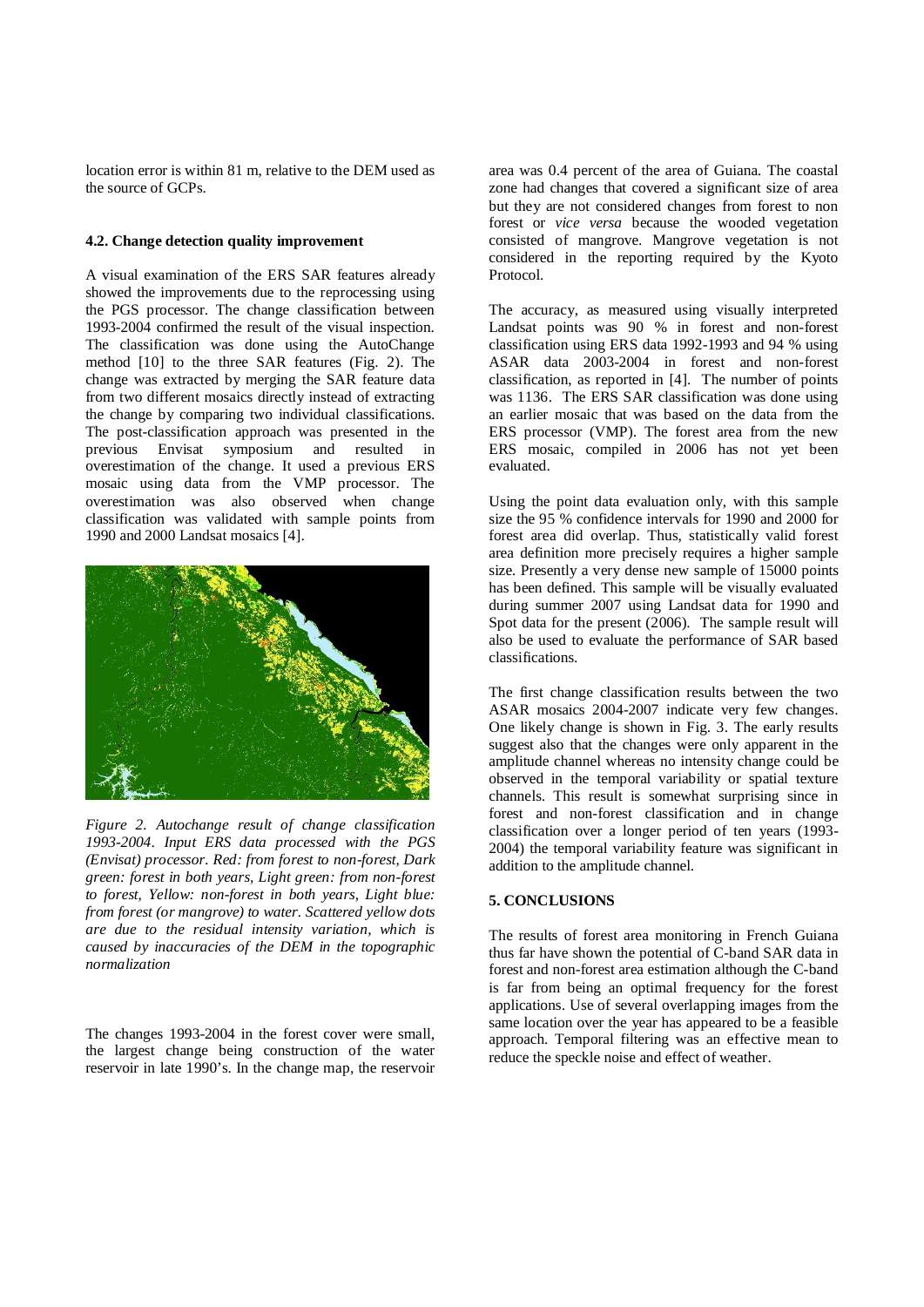

*Figure 3. Details of the ERS 1992-1993, ASAR 2003-2004 and ASAR 2006-2007 mosaics. Red: temporal variability, Green: Average amplitude, Blue: Average texture. The look-up table for the colors of the SAR features is exactly the same in the three images. Lower right corner image, Red: Likely forest clearance between 2004 and 2007 from change analysis.*

Repeat-pass interferometry was not considered as a realistic alternative for tropical forests because the lack of coherence.

Overlapping images make it possible to benefit from the larger variability of the back-scattering in non-forested areas than in the forested areas. The temporal variability feature has proven to be effective in general forest and non-forest classification as well as in change classification when the monitoring period is long. Preliminary results using two recent ASAR mosaics (2003/2004 and 2006/2007) and thus a short period for change suggest however, that only the amplitude channel was effective to detect forest clearing. If the change is classified using a method that is based on the Euclidean distance, as in the case of our experiments, use of noninformative features is harmful for the result. It is therefore important to select only the effective features to the change detection process.

The use of temporal variability and time-series imagery in general poses tight requirements on co-registration and absolute geo-location accuracy. These requirements were fulfilled by using (automatic) tie points and ground control points. If very accurate orbit data area used in connection with imagery from future sensors, the use of

tie points and ground control points can possibly be dropped in future operative scenarios.

The future scenario for an operative monitoring system includes annual monitoring or monitoring every second year of forest area using SAR data. SAR data classification gives a wall-to-wall overview on forest area development and reveals possible dramatic changes in forest area. Approximately every fifth year the forest is monitored using a dense point sample from highresolution optical data. The optical sample provides reliable statistical data on forest area and can be used to validate and calibrate the SAR based results.

## **6. ACKNOWLEDGMENT**

This work is currently undertaken within the second phase of the GSE Forest Monitoring project [\(http://www.gmesforest.info/](http://www.gmesforest.info/)). SAR data were obtained under the Category 1 project 1519. The programs used in tie-point correlation and geometry revision were developed during the GRFM project in JRC and in the GBFM project under a contract (No. 15455-1999-11 F1SC ISP FI) to the Joint Research Centre of the European Commission.